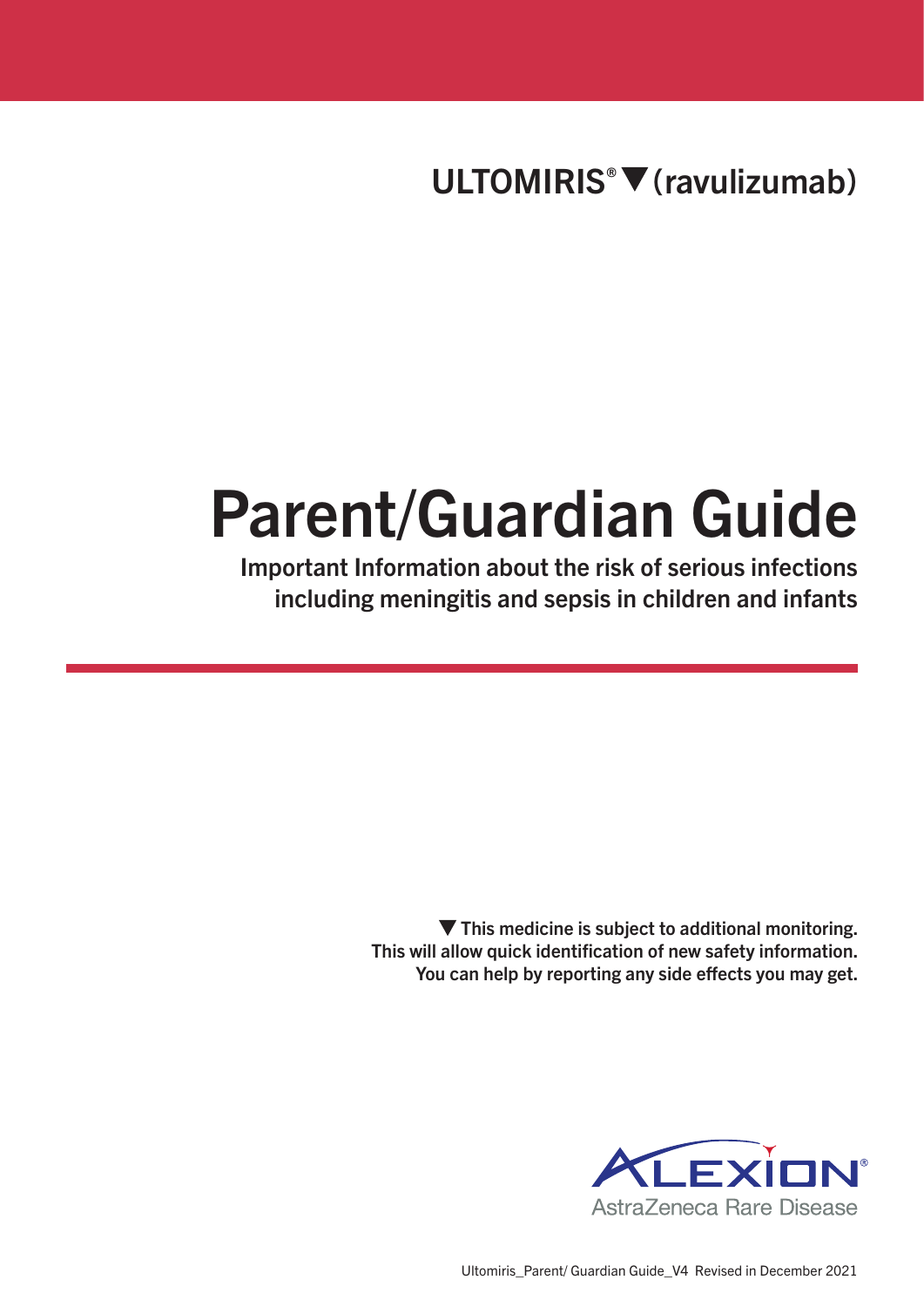# RAVULIZUMAB – HELPING YOU MANAGE PNH / aHUS

Ravulizumab is a medicine to treat a rare blood disease called PNH and a serious illness called aHUS. These illnesses are not caused by bacteria or a virus, so are not contagious or spreadable to others. Ravulizumab targets a part of the immune system, and thus can make the child more susceptible to certain serious infections.

Please read this brochure and make sure you understand it. If you have any questions speak to your doctor or pharmacist.

## FREQUENTLY ASKED QUESTIONS

#### WHAT STEPS SHOULD BE TAKEN BEFORE MY CHILD STARTS RAVULIZUMAB THERAPY?

Prior to your child commencing treatment with ravulizumab, your doctor will discuss with you the importance of:

- Vaccine administration against meningitis and, in some cases, specific antibiotic(s) to reduce the risk of infection with a type of bacteria called *Neisseria meningitidis.*
- Other vaccination requirements, such as *Haemophilus influenza* and pneumococcal vaccines.
- Understanding the symptoms associated with infections that are listed in the educational materials you have received and what to do if your child experiences these symptoms.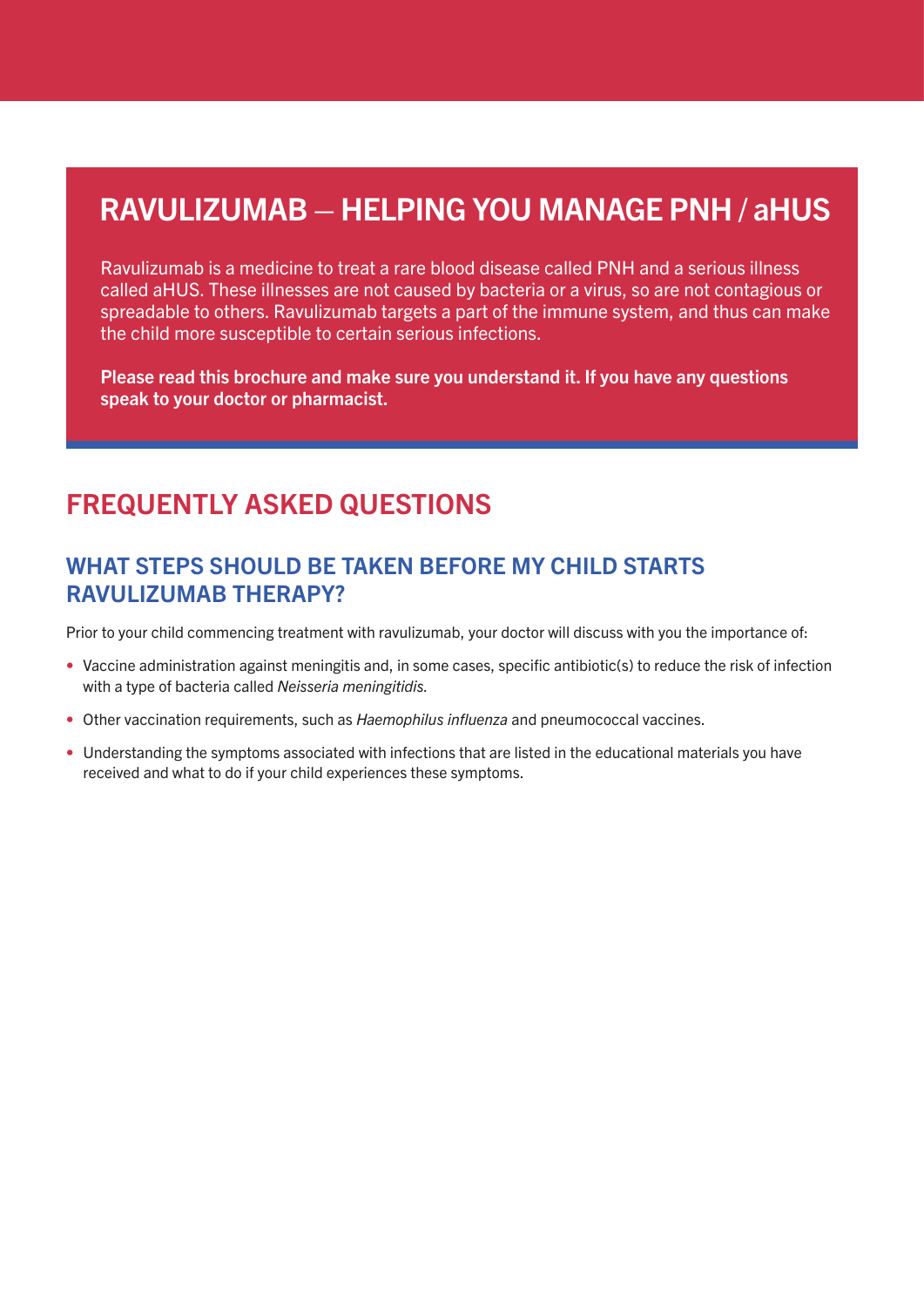#### WHAT ARE THE SAFETY CONSIDERATIONS RELATED TO RAVULIZUMAB?

#### IMPORTANT SAFETY INFORMATION

As ravulizumab blocks a part of the body's immune system, your child's natural resistance to infections may be reduced, especially against certain organisms that cause meningococcal infections, including meningitis (severe infection of the linings of the brain) and septicaemia (also known as blood poisoning or sepsis).

Meningococcal infections are severe and require urgent and appropriate care, as they may become rapidly fatal or life-threatening or lead to major disabilities.

It is important to understand the precautions to take to reduce the risk of these infections and what to do if you suspect your child may have an infection (see below).

If your child experiences any sign or symptoms of infection, seek IMMEDIATE medical attention.

#### VACCINATION AND/OR ANTIBIOTIC MEDICINE

To reduce the risk of severe infections your child will need to take certain precautions.

Your healthcare professional may give your child a vaccination and/or antibiotic medicine to decrease the chance of your child getting a meningococcal infection.

In addition, your child will be closely monitored for meningococcal and other infections during the course of the therapy.

If your child has not received a meningococcal vaccine or antibiotics, speak to your doctor immediately and before treatment with ravulizumab begins.

YOUR CHILD MUST BE VACCINATED against meningococcal infection at least 2 weeks before receiving the first ravulizumab infusion or must receive antibiotics until 2 weeks after vaccination. However, vaccination and antibiotics cannot fully protect against the possibility that your child may become infected with meningitis.

If your child initiates ravulizumab treatment less than 2 weeks after receiving a meningococcal vaccine, your child must receive antibiotic(s) until 2 weeks after vaccination to reduce the risk of infection with *Neisseria meningitidis*.

If no vaccine is available for your young child or if the vaccine is contraindicated, your child will be given an antibiotic throughout the treatment period or until 2 weeks after the vaccine can be given.

Vaccination reduces the risk of developing meningococcal infection, but it does not eliminate the risk completely.

Children and adolescents less than 18 years of age will need to be vaccinated against *Haemophilus influenza* and pneumococcal infections at least 2 weeks prior to initiation of ravulizumab therapy and will need to follow the national vaccination recommendations for their age group.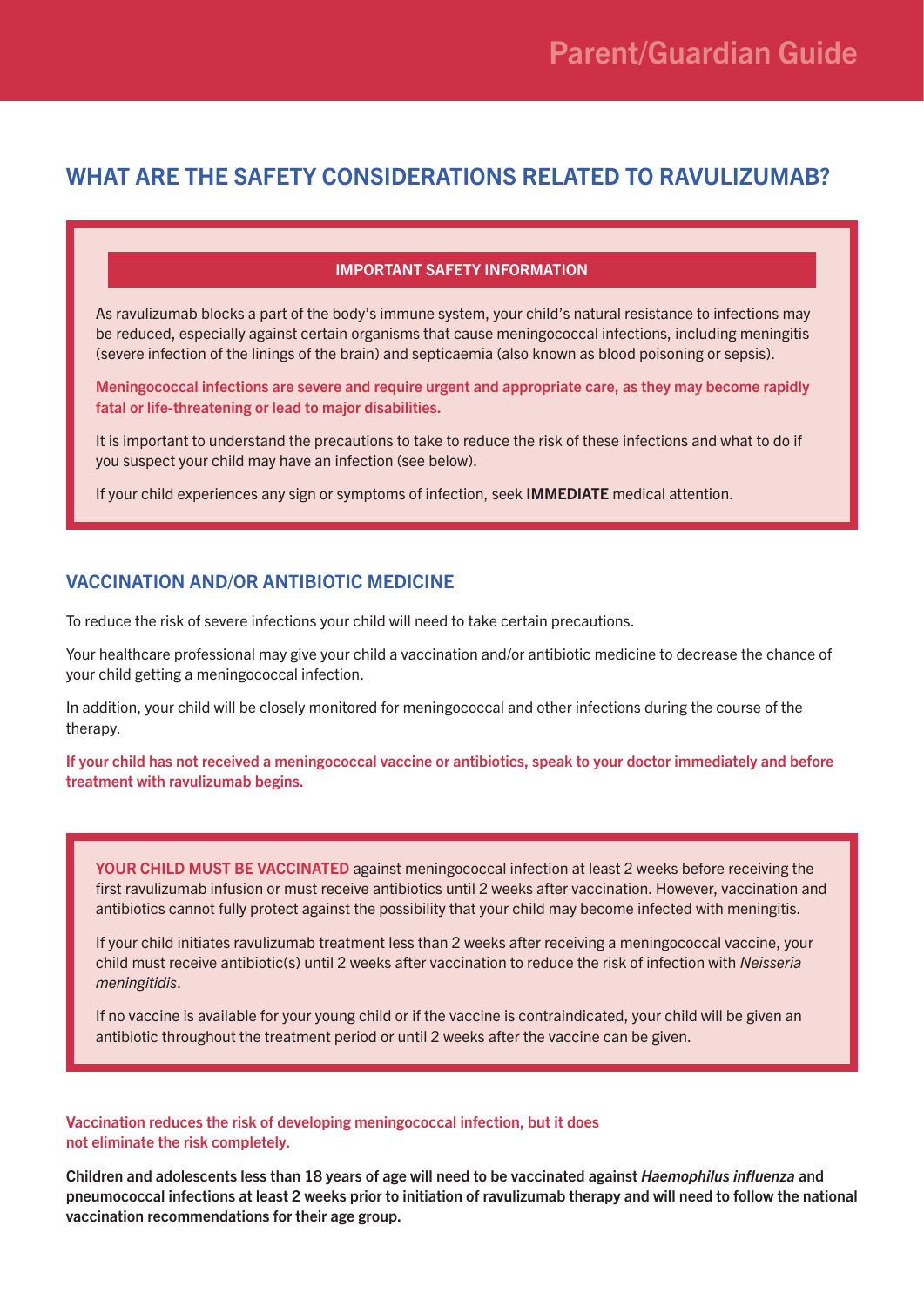## WHAT ARE THE SIGNS AND SYMPTOMS OF MENINGITIS AND/OR SEPSIS THAT SHOULD ALERT ME TO IMMEDIATELY INFORM MY CHILD'S DOCTOR?

If you are a parent/legal guardian of an infant or child who is receiving ravulizumab therapy, it is important to be aware that signs and symptoms of meningitis and/or sepsis can vary according to your child's age.

You should IMMEDIATELY inform your doctor and seek URGENT medical attention, if your child experiences ANY of the following meningococcal infection symptoms $1$ :

- headache with nausea or vomiting
- headache and fever

• confusion

• fever and rash

- headache with a stiff neck or stiff back
- fever
- muscle aches with flu-like symptoms
- eyes sensitive to light



Symptoms of meningitis can appear in any order. Some may not appear at all. In the early stages, there may not be a rash, or the rash may fade on pressure



In infants additional signs and symptoms to those listed above may include:

- rapid breathing
- cold hands and feet
- refusing food and/or vomiting
- unusual crying or moaning
- baby is drowsy, floppy or unresponsive
- bulging of baby's soft spot

In children additional signs and symptoms to those listed above may include:

- stiff neck
- being drowsy or difficult to wake
- **irritability**
- fits (seizures)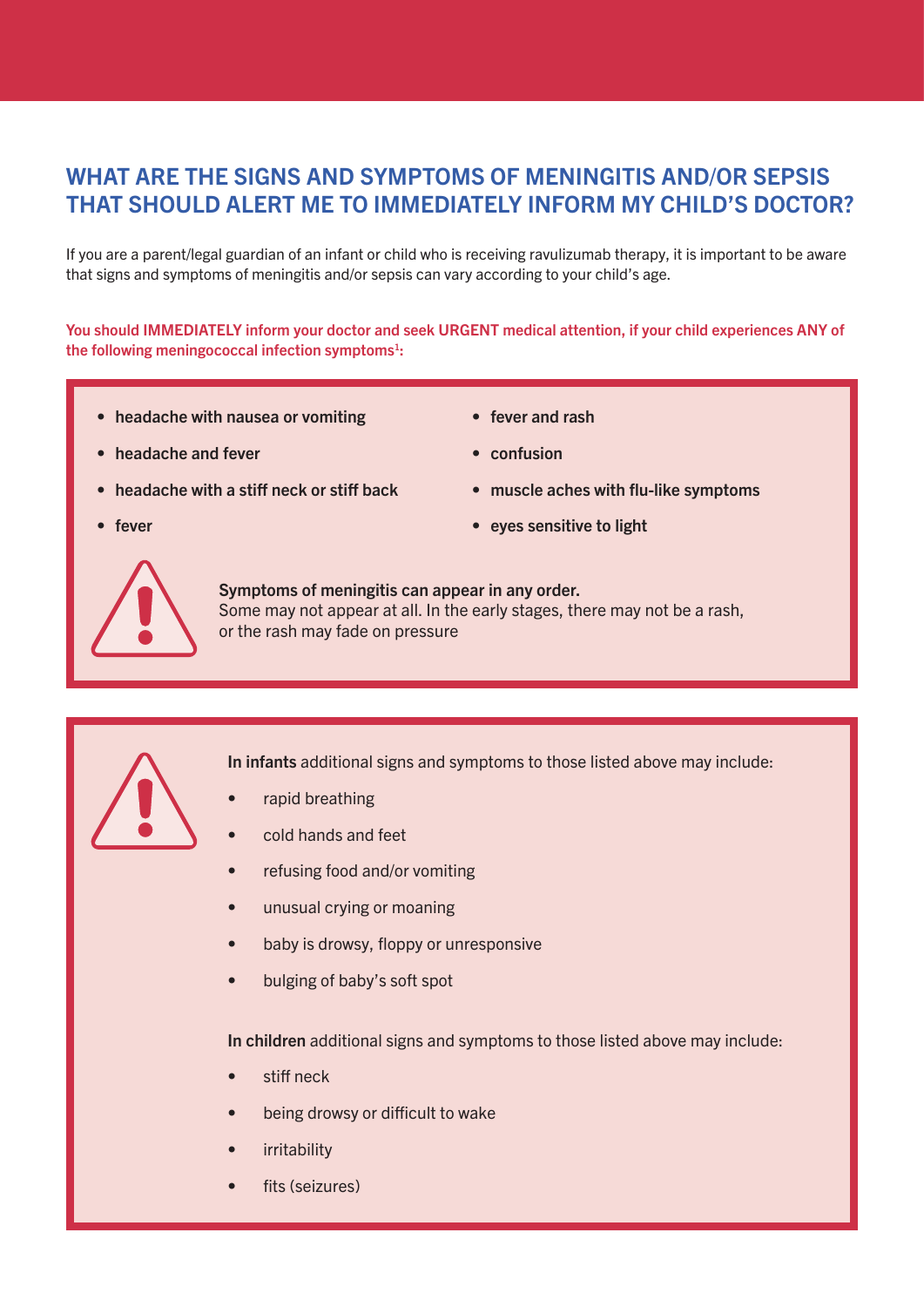# PATIENT ALERT CARD

The Patient Alert Card contains important safety information that you or anyone responsible for the care of your child should know throughout the duration of your child's ravulizumab therapy and beyond. Because ravulizumab may reduce your child's natural resistance to infections, it is important to recognise the signs and symptoms of infections, including those of meningitis and sepsis. This card includes a list of the signs and symptoms of these infections, so anyone supervising your child can recognise meningitis and sepsis, and seek IMMEDIATE medical attention.

If you cannot reach your healthcare professional, seek IMMEDIATE emergency care at an emergency department and show the staff your child's Patient Alert Card.

Your healthcare professional will fill out the card and give it to you. The parent/guardian must carry the card at all times for the duration of the child's treatment and for a period of 8 months after medicine is stopped. Your child's risk of meningococcal infections may continue for several months after their final dose of ravulizumab.

| <b>PATIENT ALERT CARD</b><br><b>ALEXION</b>                                                                                                                                                                                                                                                                                                                                                                                                     | <b>PATIENT ALERT CARD</b>                                                                                                                                                                                                                                                                                                                                                                                                                                                                                                                                                                                                                                                                                           |
|-------------------------------------------------------------------------------------------------------------------------------------------------------------------------------------------------------------------------------------------------------------------------------------------------------------------------------------------------------------------------------------------------------------------------------------------------|---------------------------------------------------------------------------------------------------------------------------------------------------------------------------------------------------------------------------------------------------------------------------------------------------------------------------------------------------------------------------------------------------------------------------------------------------------------------------------------------------------------------------------------------------------------------------------------------------------------------------------------------------------------------------------------------------------------------|
| <b>Important Safety Information for</b><br>Patients taking Ultomiris <sup>®</sup> $\nabla$ (ravulizumab)                                                                                                                                                                                                                                                                                                                                        | Information for the Treating Doctor                                                                                                                                                                                                                                                                                                                                                                                                                                                                                                                                                                                                                                                                                 |
| $\nabla$ This medicinal product is subject to additional monitoring. This will allow<br>quick identification of new safety information. Healthcare professionals are<br>asked to report any suspected adverse reactions.                                                                                                                                                                                                                        | This patient has been prescribed<br>ravulizumab therapy, which increases the                                                                                                                                                                                                                                                                                                                                                                                                                                                                                                                                                                                                                                        |
| Ravulizumab can lower the ability of your immune system<br>to fight infections, especially meningococcal infection,<br>which requires immediate medical attention.                                                                                                                                                                                                                                                                              | patient's susceptibility to meningococcal<br>infection (Neisseria meningitidis) or other<br>general infections.                                                                                                                                                                                                                                                                                                                                                                                                                                                                                                                                                                                                     |
| If you experience any of the following symptoms, you<br>should immediately call your doctor or seek emergency<br>medical care, preferably in a major emergency medical<br>care centre:<br>• Headache with nausea<br>• Fever and rash<br>or vomiting<br>$\bullet$ Confusion<br>$\bullet$ Headache with a stiff<br>• Muscle aches with<br>neck or stiff back<br>flu-like symptoms<br>• Headache and fever<br>• Eyes sensitive to light<br>• Fever | • Meningococcal infections may become rapidly life-threatening or<br>fatal if not recognised and treated early<br>. Evaluate immediately if infection is suspected and treat with<br>appropriate antibiotics if necessary<br>• Contact prescribing doctor (below) as soon as possible<br>. Report Adverse Events via the national reporting systems below:<br>United Kingdom Yellow Card website www.mhra.gov.uk/yellowcard<br>Ireland HPRA Pharmacovigilance website www.hpra.ie<br>For more information about ravulizumab, please refer to the full<br>Summary of Product Characteristics or e-mail: medinfo.EMEA@alexion.com<br>In case of safety concerns, call 0800 028 4394 in UK,<br>1800 882 840 in Ireland |
| Get emergency medical care right away<br>if you have any of these signs or symptoms<br>and show this card.                                                                                                                                                                                                                                                                                                                                      | Patients receiving ravulizumab should carry this card at all times.<br>Show this card to any doctor involved in your health care.<br>Patient name                                                                                                                                                                                                                                                                                                                                                                                                                                                                                                                                                                   |
| Keep this card with you at all times during treatment<br>and for 8 months after your last ravulizumab dose. Your<br>risk of meningococcal infection may continue for several<br>months after your last dose of ravulizumab.<br>Ultomiris PatientAlertCard; Revised in December 2020                                                                                                                                                             | Hospital where treated <b>All According to the Contract of According to the Contract of According to the Contract of According to the Contract of According to the Contract of According to the Contract of According to the Con</b>                                                                                                                                                                                                                                                                                                                                                                                                                                                                                |

PLEASE SHOW THE PATIENT ALERT CARD TO ANY HEALTHCARE PROFESSIONAL INVOLVED IN YOUR CHILD'S TREATMENT, SHOULD YOUR CHILD NEED MEDICAL ATTENTION.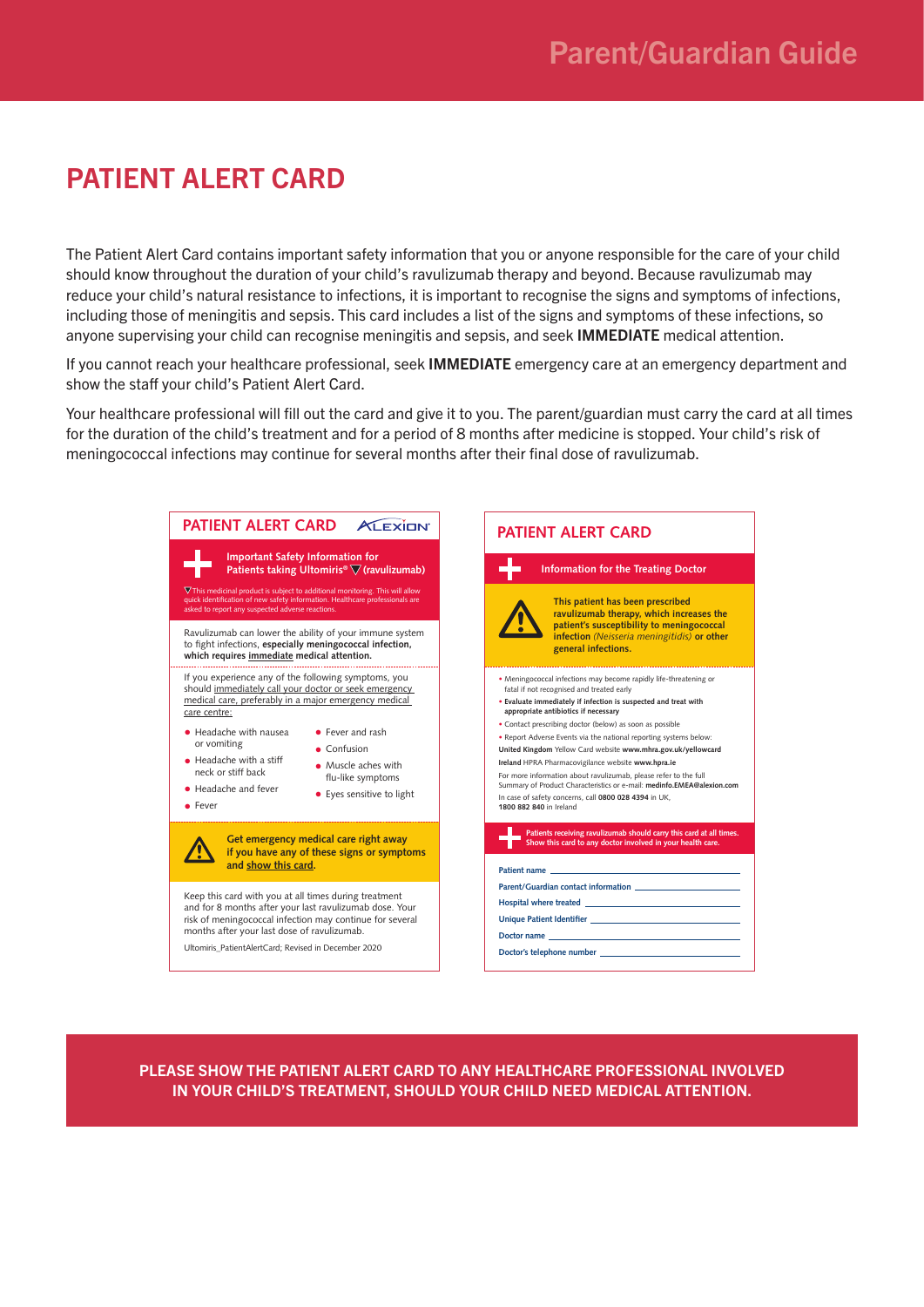## PNH and aHUS REGISTRIES

To ensure that the care of people with paroxysmal nocturnal haemoglobinuria (PNH) and atypical haemolytic uremic syndrome (aHUS) continues to improve, it is important we have detailed information on the state of health and treatment of as many people with these conditions as possible. There are PNH and aHUS registry centres and your physician will provide further details about these registries. The aim of the PNH and aHUS Registries is to collect data to characterise and provide a better understanding of these diseases.

Your doctor may also ask you if you would like to participate in the PNH or aHUS Registry and will register you if you agree. If this happens you will receive more detailed information about it and be asked to sign a consent form to participate. You will be asked to complete a simple questionnaire about your health and well-being at the beginning and then every 6 months for the duration of the Registry. Your doctor will provide the Registry with some of your medical information such as diagnosis, treatment and medical history.

To include your data in the PNH or aHUS Registry your written permission is required. Your participation is entirely voluntary and any information that would allow you to be identified directly or indirectly will be removed so that it cannot be linked to you. Also, you can withdraw your permission at any time.

## REPORTING SIDE EFFECTS

If your child experiences any side effects, talk to their doctor, pharmacist or nurse. This includes any possible side effects not listed in the patient information leaflet or this guide.

#### United Kingdom

Please report suspected adverse drug reactions (ADRs) to the MHRA through the Yellow Card scheme. You can report via:

- the Yellow Card website www.mhra.gov.uk/yellowcard
- the free Yellow Card app available from the Apple App Store or Google Play Store
- some clinical IT systems (EMIS/SystmOne/Vision/MiDatabank) for healthcare professionals

Alternatively you can report a suspected side effect to the Yellow Card scheme by calling 0800 731 6789 for free, Monday to Friday between 9am and 5pm. You can leave a message outside of these hours.

When reporting please provide as much information as possible. By reporting side effects, you can help provide more information on the safety of this medicine.

#### Ireland

In Ireland via HPRA Pharmacovigilance Website: www.hpra.ie

#### REPORTING SIDE EFFECTS TO THE MANUFACTURER

By reporting side effects, you can help provide more information on the safety of this medicine. You can report side effects to Alexion, please email: uk.adverseevents@alexion.com or, call: UK: 0800 321 3902. Ireland: 1800 936 544